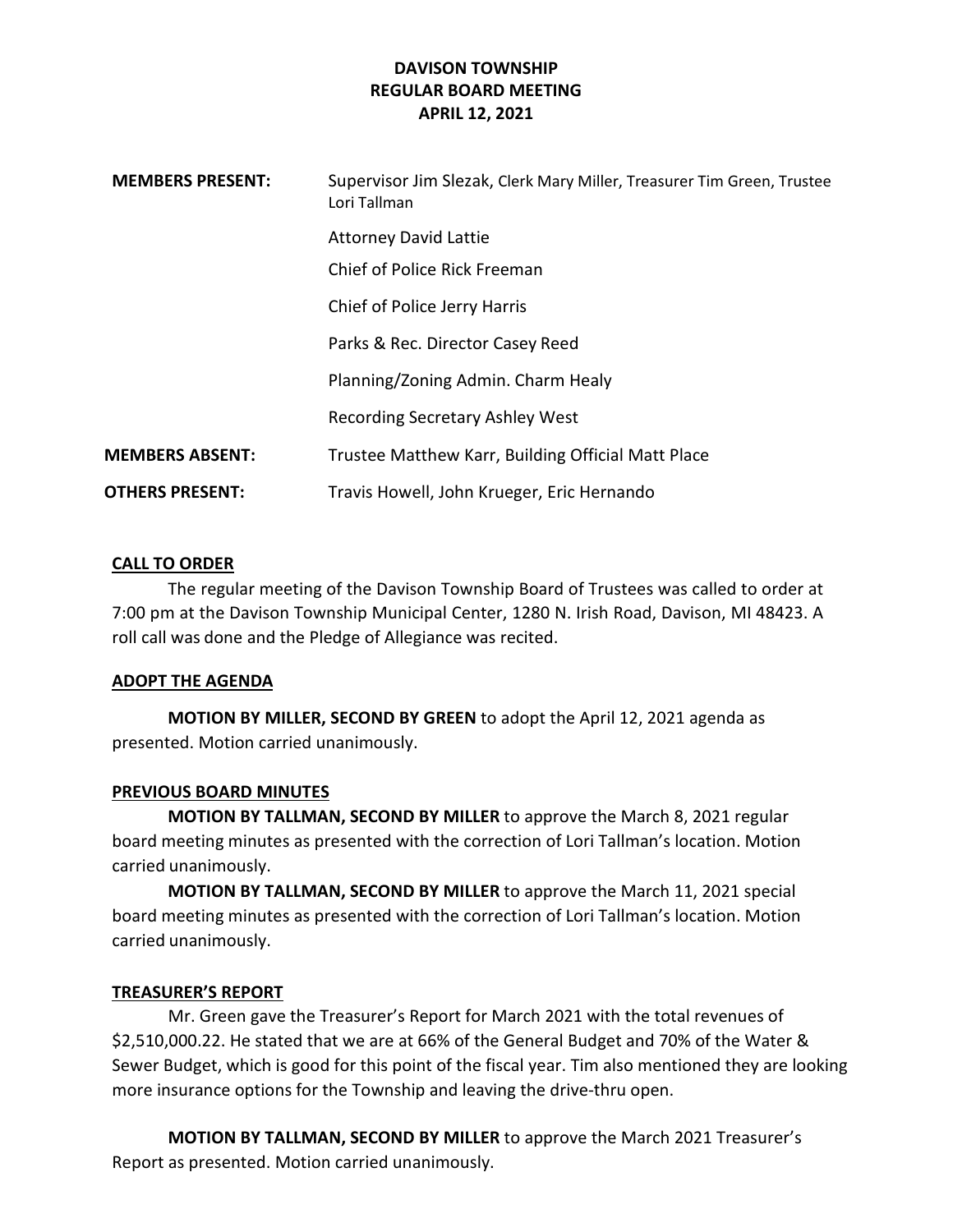# BOARD EXPENDITURES

Mr. Slezak gave the board expenditure report for March 5, 2021 through April 8, 2021 with the total expenses of \$5,586,512.11.

MOTION BY GREEN, SECOND BY TALLMAN to approve payment of the Board Expenditures as presented. Roll call: Yes- Green, Miller, Tallman, Slezak. Motion carried.

#### DEPARTMENT REPORTS

Supervisor – Nothing to report

Clerk – May 04, 2021 election is going well; Talked about the Memorial Day event and suggested some cleanup be done and an article be read

Trustees – Senior Authority is going well and looking at contract reviews

Police – New hire is going through the hiring process but won't be final until next month

Parks & Rec. – Park events are getting back to in person again; they had about 250 registrants for both Easter Egg events; rentals as starting up; spring cleanup. Casey applied for a grant from the Davison Community Fund; the Festival of Flags will be June 9-13, 2021; Lake Callis is to open May 29, 2021; Talk about the Memorial Day and Veteran's Day events to clarify. Travis Howell, 7180 Lebanon Trail, said the American Legion handles the Memorial Day and Veteran's Day events.

Planning/Zoning – Building by Taco Bell on Irish Rd will have Detroit Wings, PitaWay and Kiran Ramen & Sushi; Jersey Mikes will be going in by Black Rock. Redwood Living wants to build on Davison Rd; Powersport will be moving into the old VFW building behind O'Reilly's

Building – Jim Slezak read a report Matt Place submitted - 19 permits for the month of March 2021; Cranbrook pump station had a faulty float assembly and Lippincott pump station had a cellular radio replaced

# PUBLIC COMMENT

The public comment period opened at 7:20 pm

 Jim Morey, 1298 N Cummings Rd, asked about the roads and what the Townships plan was to keep them up. Jim Slezak said he has been in contact with Genesee County Road Commission about their plans for the roads and more will be discussed later that night. Jim Morey also asked about the website updates; Lori said they are still working on the website, possibility of having a Township employee in charge of the website but this would all take a few months to finalize. Jim Morey also asked about the sewers and who designs them, specifically the Oak Rd new pump station – Jim Slezak said he will look into it get back to Jim Morey about this.

The public comment period was closed at 7:27 pm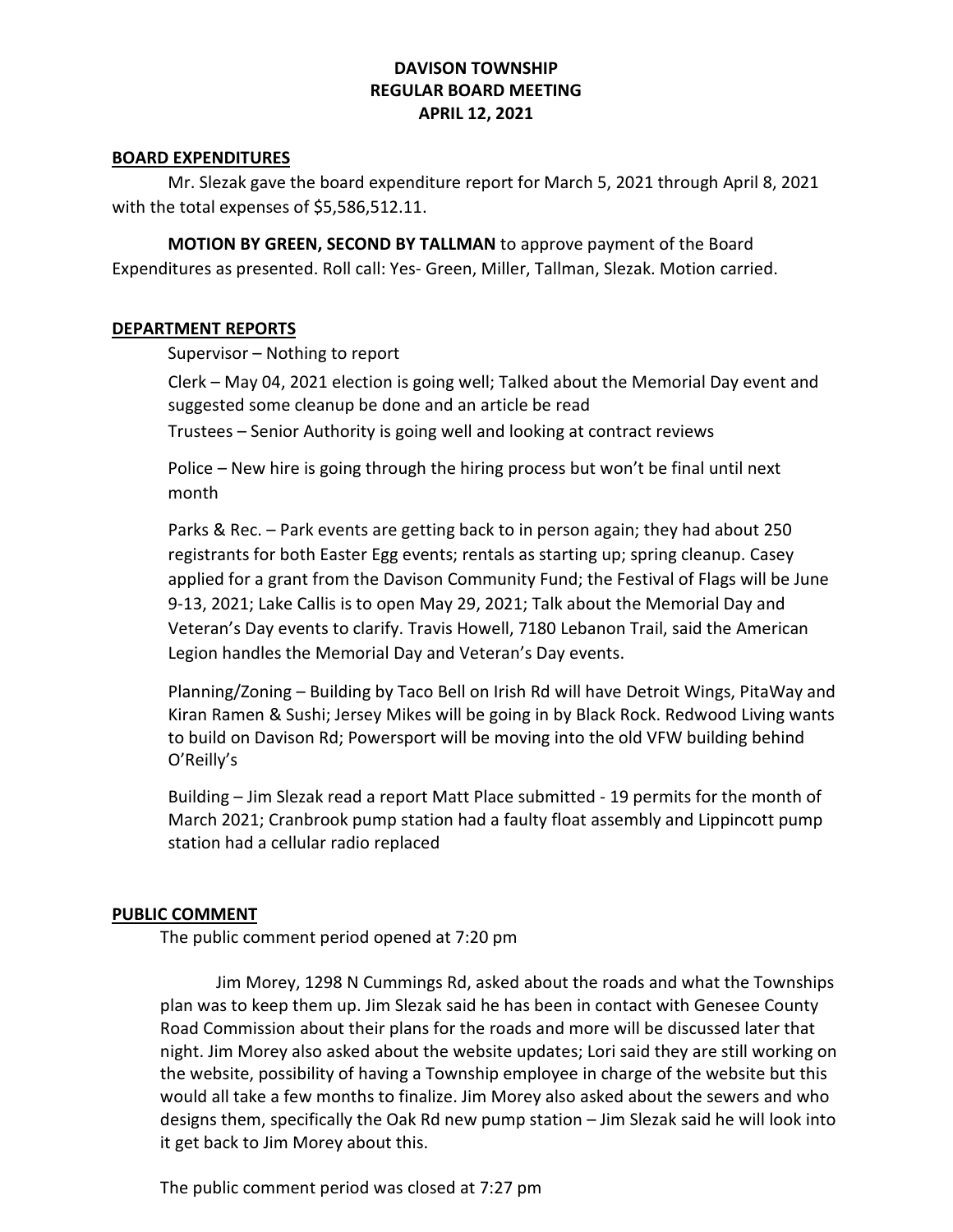#### NEW BUSINESS

# Adopt Police Records Management Contract

911 and Tyler Technologies entered into a contract that needs to be approved for the Police Department for certain services including records management. Ballpark cost should be \$6,500 which is cheaper than what the Police Department is paying now.

MOTION BY GREEN, SECOND BY MILLER to approve to adopt the Police Records Management Contract and have the Supervisor sign. Motion carried unanimously.

# Approve the New Hire for the Supervisor's Assistant Position

 Jim Slezak said the Personnel Committee is recommending Jami Vert for the Supervisor's Assistant position full time.

MOTION BY GREEN, SECOND BY TALLMAN to approve Jami Vert as the new Supervisor's Assistant full time. Motion carried unanimously.

#### Approve the Chloride Application Authorization Form

 Jim talked about switching the second application to a Mineral Brine as a lot of municipalities have done this and are very happy with the outcome. The first application will be 38% chloride and split 50/50 between the Township and Genesee County Road Commission; the second application will be the Mineral Brine at 100% Township cost; and the third application if needed will be a 38% chloride application paid 100% by Genesee County Road Commission.

MOTION BY MILLER, SECOND BY GREEN to approve the Chloride Application Authorization Form as presented. Motion carried unanimously.

# APPROVE ROOF BID FOR KAREN MILLER EVENT CENTER

 Casey made many calls and sent emails looking for bids for the Karen Miller Event Center and only received three back – Sweers Eavestrough and Roofing Co., Lockhart Roofing, and Good's Roofing. Casey said she has not dealt with any of these companies before but the Townships building department suggested Sweers.

 MOTION BY TALLMAN, SECOND BY MILLER to approve Sweers Eavestrough and Roofing Co. bid for the Karen Miller Event Center. Roll Call – YES – Green, Miller, Tallman, Slezak. Motion carried unanimously.

# APPROVE PROPOSED HOLIDAYS FOR DAVISON TOWNSHIP 2021-2022

 Lori suggested removing Friday September 3, 2021 and Friday November 12, 2021 and adding Monday December 27<sup>th</sup>, 2021 and Monday January 3, 2022.

MOTION BY TALLMAN, SECOND BY SLEZAK to approve the proposed Holiday for 2021- 2022 with the changes subject to union bargaining. Motion carried unanimously.